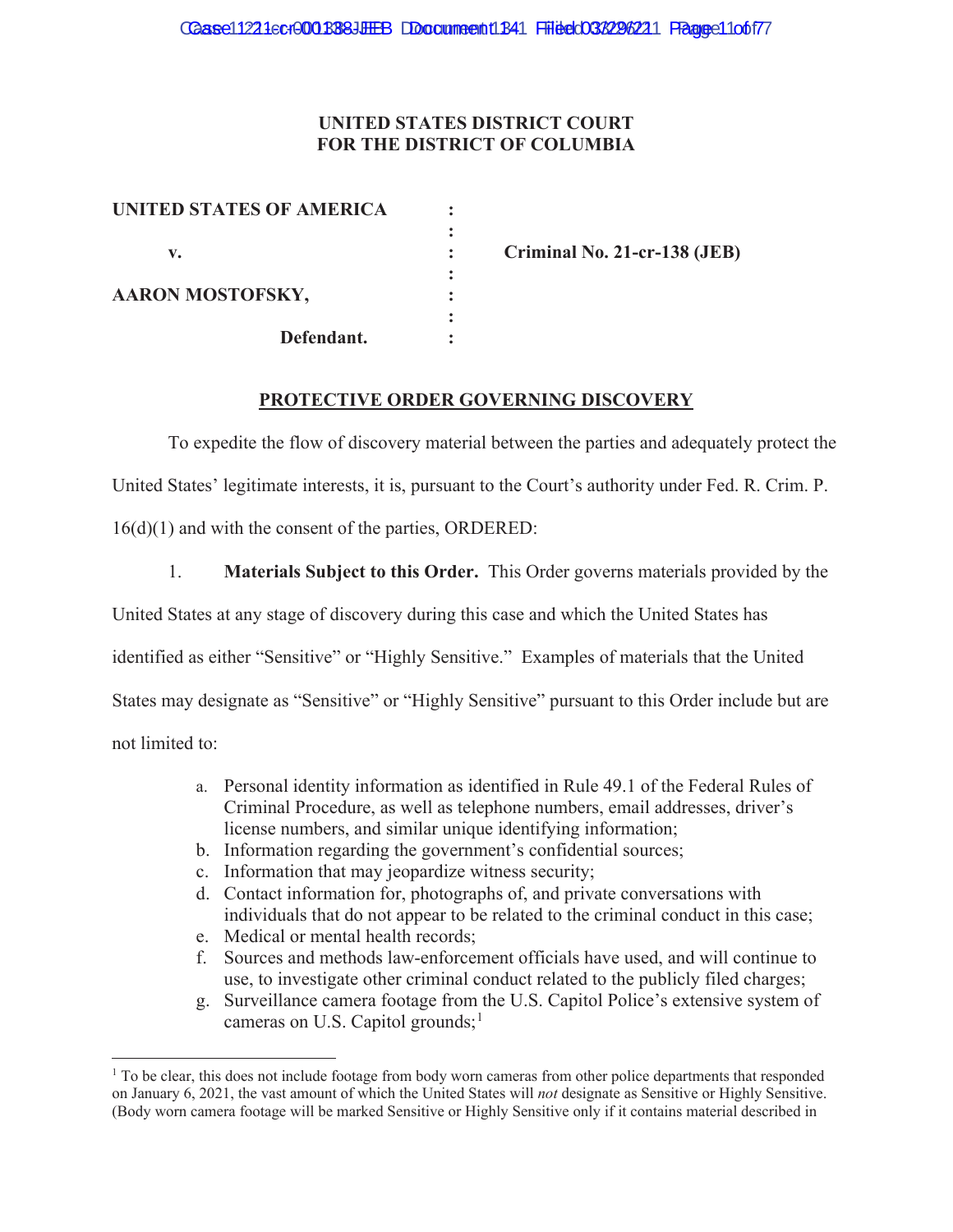- h. Repair estimates from the Architect of the Capitol;
- i. Materials designated as "security information" pursuant 2 U.S.C. §1979; and
- j. Tax returns or tax information.

This Order will not be used to designate materials as Sensitive or Highly Sensitive unless such designation is necessary for one of the reasons stated in this paragraph or for a similar reason not anticipated by this Order. The government agrees to make every effort to provide discovery in a manner that will allow for most discovery to be produced without such designations.

2. **Defendant.** Any reference to "Defendant" herein refers individually to each

defendant identified in the caption above.

3. **Legal Defense Team.** The "legal defense team" includes defense counsel

(defined as counsel of record in this case, including any post-conviction or appellate counsel)

and any attorneys, investigators, paralegals, support staff, and expert witnesses who are advising

or assisting defense counsel in connection with this case.

# 4. **Rules for the Handling of Sensitive and Highly Sensitive Materials.**

- a. **Limitations on Use.** Defendant and the legal defense team may use Sensitive and Highly Sensitive discovery materials solely in connection with the defense of this case and any other case connected to the events at the United States Capitol on January 6, 2021, including any post-conviction or appellate litigation, and for no other purpose, and in connection with no other proceeding, without further order of this Court.
- b. **Limitations on Dissemination.** No Sensitive or Highly Sensitive materials, or the information contained therein, may be disclosed to any persons other than Defendant, the legal defense team, or the person to whom the Sensitive or Highly Sensitive information solely and directly pertains or his/her counsel, without agreement of the United States or prior authorization from the Court.
- c. **Limitations on Reproduction.** Defendant, the legal defense team, and authorized persons shall not copy or reproduce the Sensitive or Highly Sensitive materials except in order to provide copies of the materials for use in connection with this case by Defendant, the legal defense team, the person to whom the Sensitive or Highly Sensitive information solely and directly

paragraph one above or for a similar reason not anticipated by this Order.)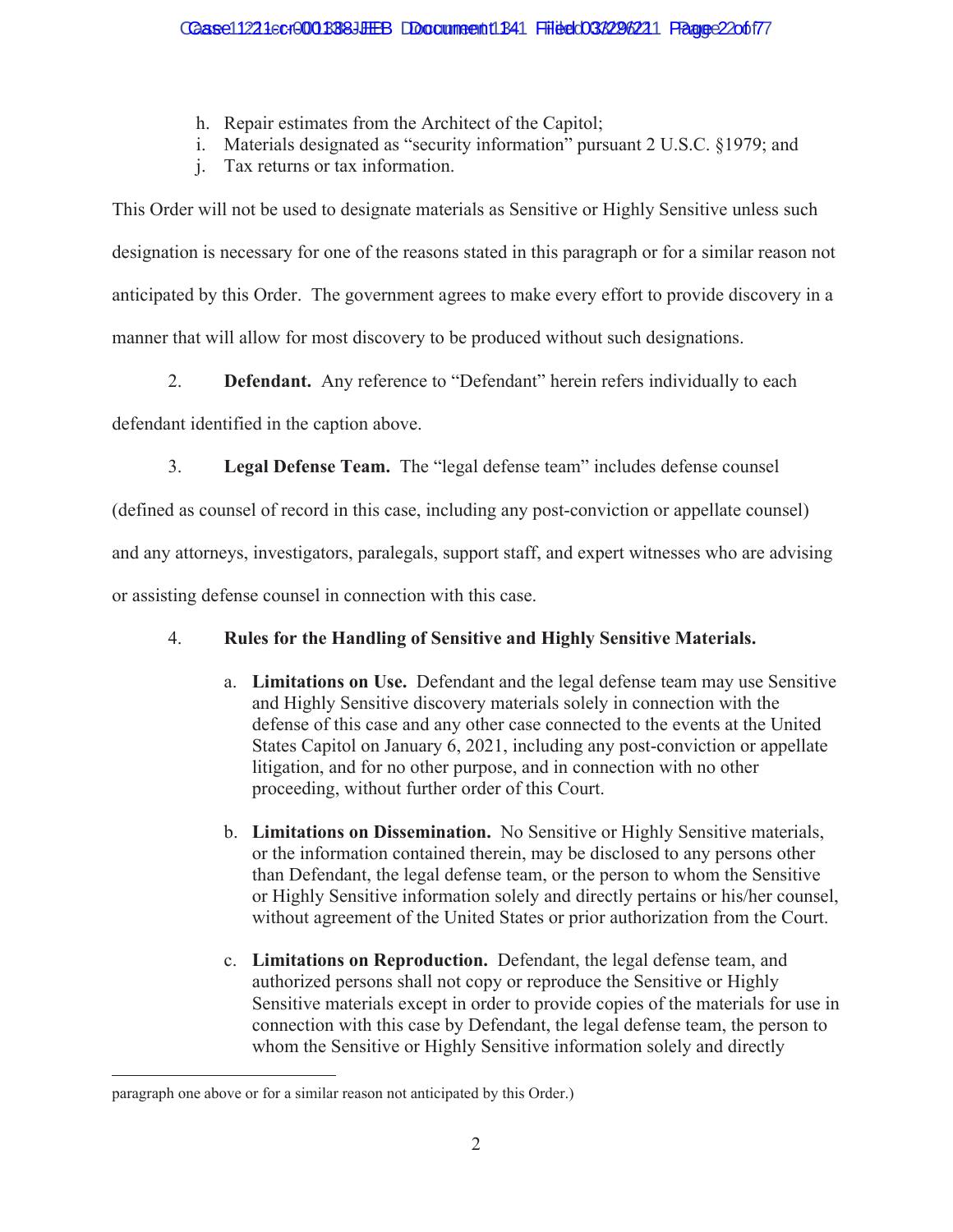pertains or his/her counsel, and other persons to whom the Court may authorize disclosure (collectively, "authorized persons").

If defense counsel provides Defendant access to Sensitive or Highly Sensitive materials, defense counsel must advise Defendant that Defendant may not record any personal identity information as identified in Rule 49.1 of the Federal Rules of Criminal Procedure or any telephone numbers, email addresses, driver's license numbers, and similar unique identifying information. By signing the attached affirmation, Defendant agrees not to do so.

Copies and reproductions, and any notes or records made in relation to the contents of the Sensitive and Highly Sensitive materials, are to be treated in the same manner as the original materials.

- d. **Court Filings.** Absent prior agreement by the parties or permission from the Court, no party shall disclose materials designated as Sensitive or Highly Sensitive in any public filing with the Court. Such materials shall be submitted under seal. The Clerk shall accept for filing under seal any filings so marked by the parties pursuant to this Order.
- e. **Court Hearings.** The restrictions in this Order shall not limit either party in the use of the materials in judicial proceedings in this case. The procedures for use of designated Sensitive and Highly Sensitive materials during any hearing or the trial of this matter shall be determined by the parties and the Court in advance of the hearing or trial. No party shall disclose materials designated Sensitive or Highly Sensitive in open court without agreement by the parties that such materials may be disclosed in open court or prior consideration by the Court.

### 5. **Additional Rules for Handling of Sensitive Materials.** The following

additional terms apply to Sensitive materials:

a. **Storage.** Sensitive materials must be maintained in the custody and control of Defendant, the legal defense team, and authorized persons. This restriction shall not apply to the person to whom the Sensitive information solely and directly pertains or his/her attorney.

### 6. **Additional Rules for Handling of Highly Sensitive Materials.** The following

additional rules apply to Highly Sensitive materials:

a. **Additional Limitations on Dissemination.** Defense counsel may not provide a copy of Highly Sensitive materials to Defendant or permit Defendant to view such materials unsupervised by defense counsel or an attorney,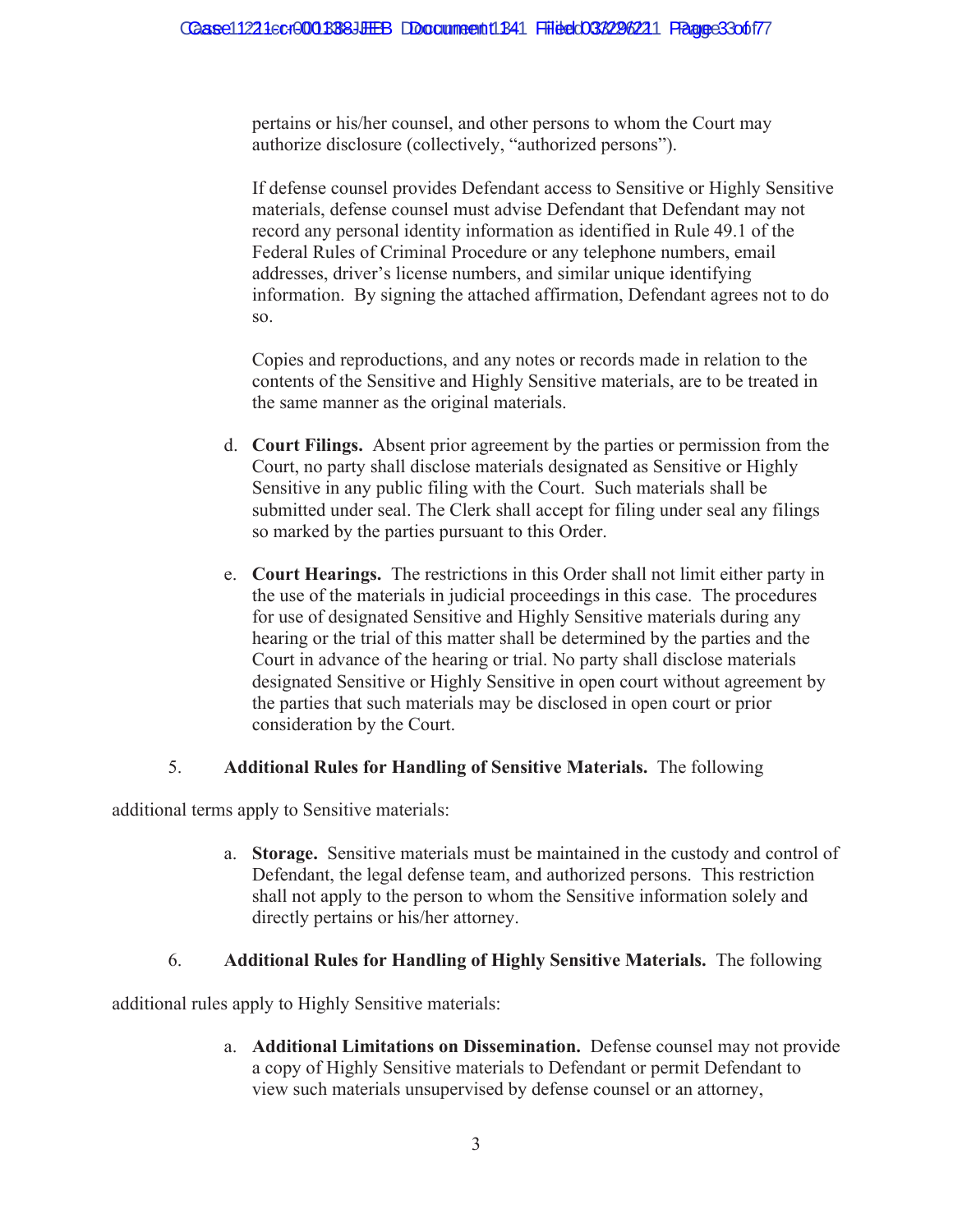investigator, paralegal, or support staff person employed by defense counsel. The parties agree that defense counsel or an attorney, investigator, paralegal, or support staff person employed by defense counsel, may supervise Defendant by allowing access to Highly Sensitive materials through a cloudbased delivery system that permits Defendant to view the materials but does not permit Defendant the ability to download; provided that, prior to doing so, defense counsel first provides notice to the United States and allow the United States to file an objection with the Court if no agreement is reached.

- b. **Additional Limitations on Reproduction.** Counsel agrees that prior to showing materials to Defendant designated as Highly Sensitive, counsel or an attorney, investigator, paralegal, or support staff person employed by defense counsel will read Defendant the relevant parts of this Order, and remind Defendant of the consequences of violating the Order. If Defendant takes notes regarding Highly Sensitive materials, counsel or an attorney, investigator, paralegal, or support staff person employed by defense counsel must take reasonable steps to determine whether Defendant has copied any personal identity information as identified in Rule 49.1 of the Federal Rules of Criminal Procedure or any telephone numbers, email addresses, driver's license numbers, and similar unique identifying information.
- c. **Storage.** Highly Sensitive materials must be maintained in the custody and control of the legal defense team and authorized persons. This restriction shall not apply to the person to whom the Highly Sensitive information solely and directly pertains or his/her attorney.

7. **Viewing by Incarcerated Defendants.** If Defendant is in the custody of the

United States Marshals Service, defense counsel is authorized to provide a copy of discovery materials to the appropriate point of contact so that the defendant can view the discovery materials, subject to the terms of this Order.

8. **Disputes.** The parties shall make a good faith effort to resolve any dispute about a sensitivity designation before requesting the Court's intervention. The United States may agree to remove or reduce a sensitivity designation without further order of this Court. Whenever the redaction of specified information will resolve the basis for which a sensitivity designation was applied, the United States will agree to redaction, and such redaction will render the materials no longer subject to this Order. Any agreement to reduce or remove a sensitivity designation or to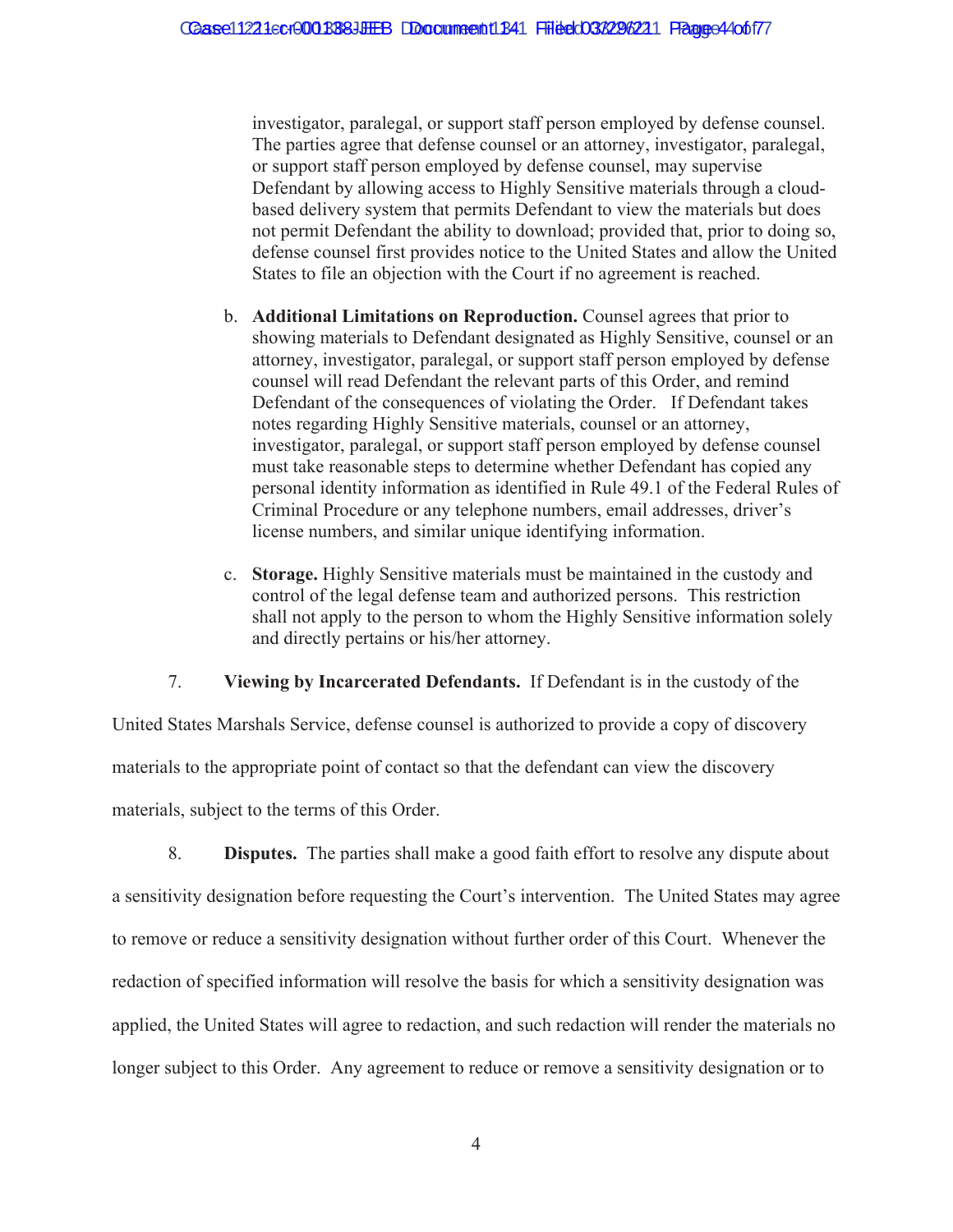redact specific information shall be memorialized in writing.

9. **Modification Permitted.** Nothing in this Order shall prevent any party from seeking modification of this Order nor prevent the defense from contesting a sensitivity designation. The parties agree that the burden of demonstrating the need for a protective order remains with the government at all times.

10. **Failure not Waiver.** The failure by the United States to designate any materials

as Sensitive or Highly Sensitive upon disclosure shall not constitute a waiver of the United

States' ability to later designate the materials as Sensitive or Highly Sensitive but the

government must separately identify and memorialize the changed status of those materials in

writing.

11. **Automatic Exclusions from this Order.** This Order does not apply to materials

that:

- a. Are, or later become, part of the public court record, including materials that have been received in evidence in this or other public trials or hearings;
- b. Were derived directly from Defendant or that pertain solely to Defendant. Examples of such materials include Defendant's own financial records, telephone records, digital device downloads, social media records, electronic communications, arrest records, and statements to law enforcement;<sup>2</sup> and
- c. Materials that the defense obtains by means other than discovery.

### 12. **Government's Discovery Obligations.** Nothing in this Order modifies the

United States' obligations at any stage of discovery in this case pursuant to Federal Rules of Criminal Procedure 16 and 26.2, Local Criminal Rule 5.1, 18 U.S.C. § 3500 (the Jencks Act), and the government's general obligation to produce exculpatory and impeachment information in

 $2$  Discoverable materials that were derived directly from Defendant or that pertain solely to Defendant are exempt from this Order regardless of whether the United States has designated any such materials as "Sensitive" or "Highly Sensitive" because the same materials are being provided or made available to co-defendants or other persons charged in connection with the events at the United States Capitol on January 6, 2021.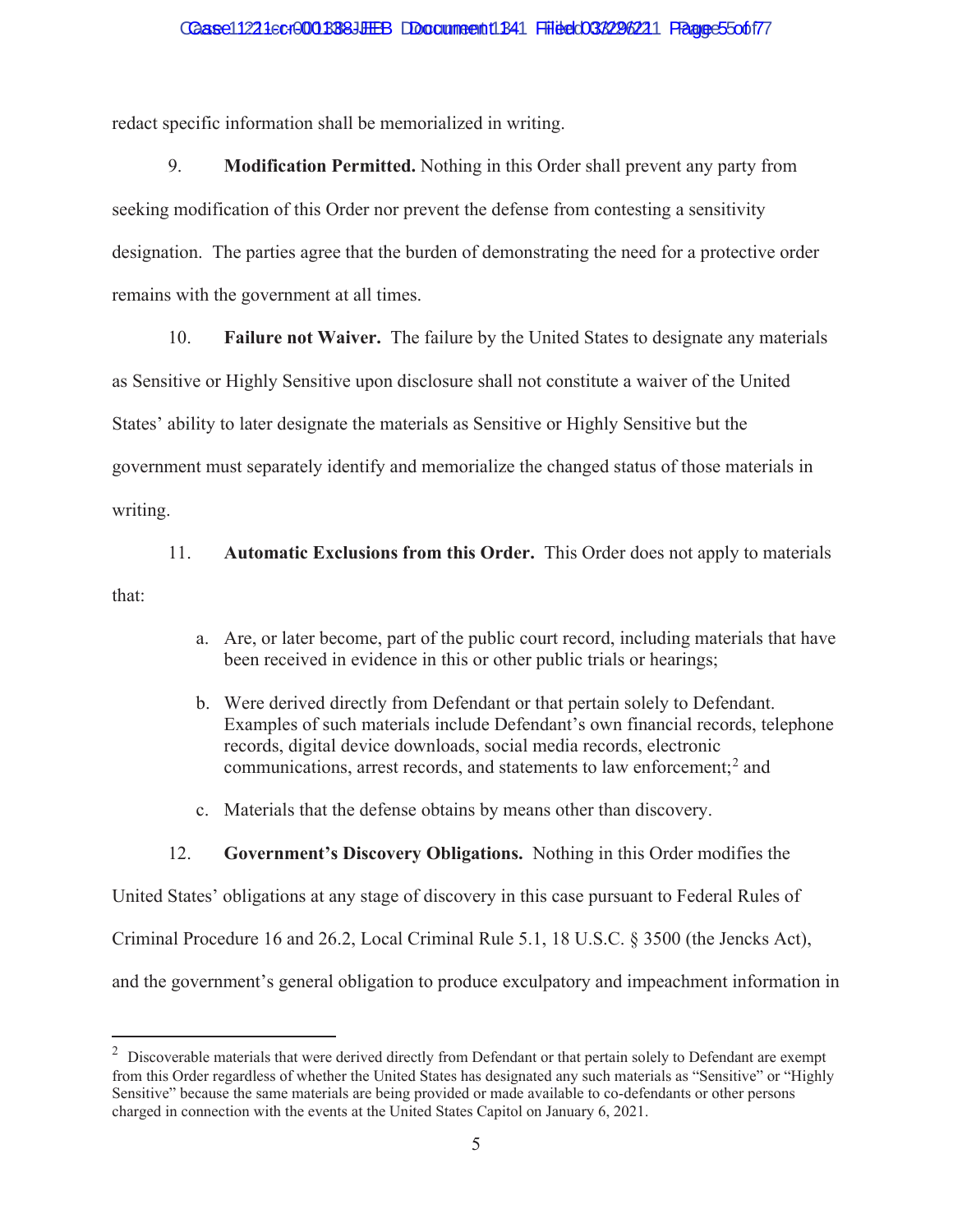#### Case11221ecr0001388JHEB DDocument 11841 Filed 038296221 Fagge 6 6 of 77

criminal cases.

13. **Defense Counsel's Obligations.** Defense counsel must provide a copy of this Order to, and review the terms of this Order with, members of the legal defense team, Defendant, and any other person, before providing them access to Sensitive or Highly Sensitive materials. Defense counsel must obtain a fully executed copy of Attachment A before providing Defendant access to Sensitive or Highly Sensitive materials, and must file a copy with the Court within one week of execution.

14. **No Ruling on Discoverability or Admissibility**. This Order does not constitute a ruling on the question of whether any particular material is properly discoverable or admissible and does not constitute any ruling on any potential objection to the discoverability or admissibility of any material.

15. **Duration.** The terms of this Order shall remain in effect after the conclusion of this case and the parties shall be bound by it unless otherwise ordered by the Court.

**SO ORDERED** this  $26th$  day of March , 2021.

 $\bigcap_{i=1}^n$  $\bigcap_{i=1}^n$ 

HONORABLE JAMES E. BOASBERG ABLE JAMES BOASBE United States District Judge